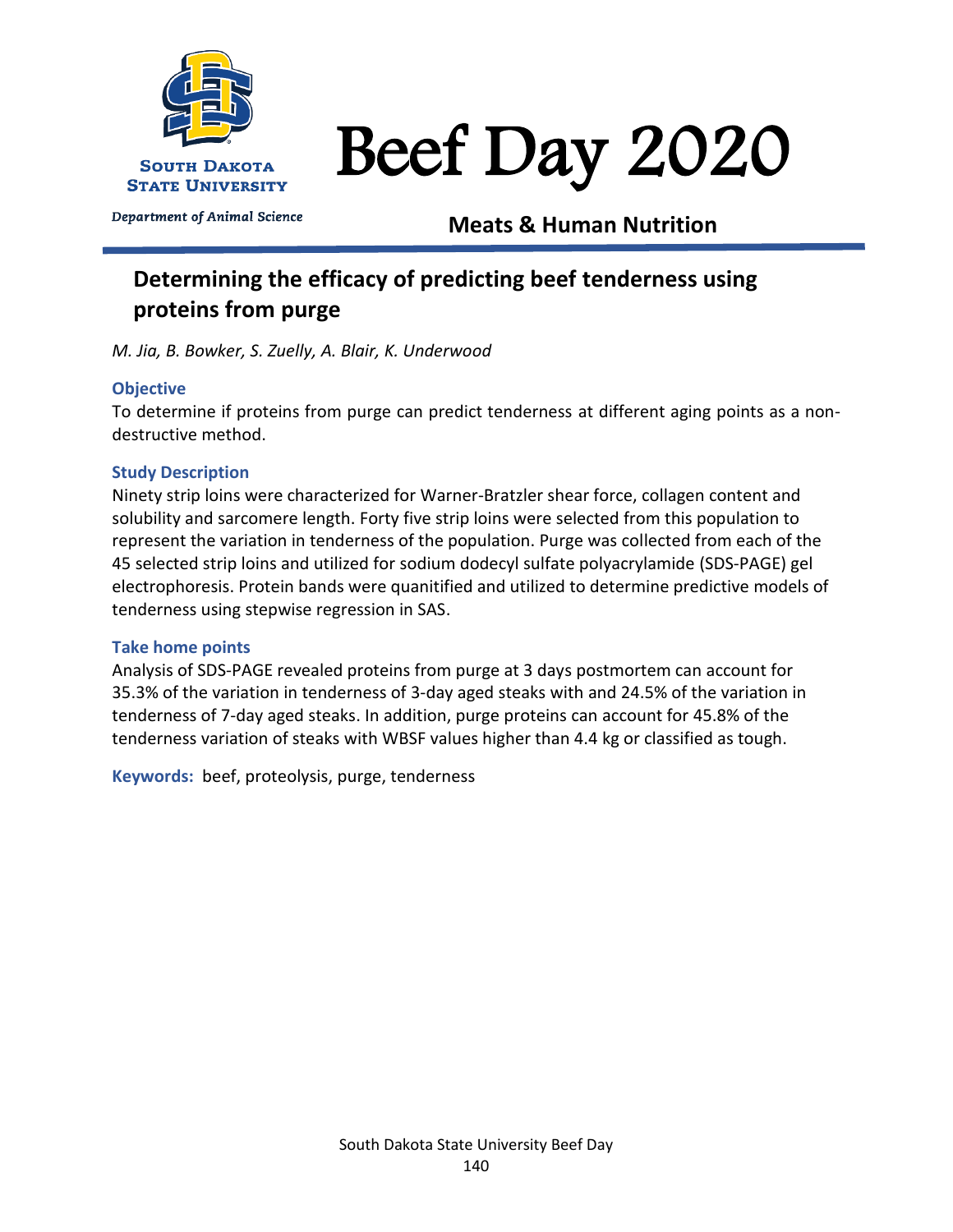#### **Determining the efficacy of predicting beef tenderness using proteins from purge**

*M. Jia, B. Bowker, S. Zuelly, A. Blair, K. Underwood*

### **Abstract**

Tenderness is an important palatability trait that influences consumers' perception of beef quality. It is influenced primarily by three mechanisms, including sarcomere length (structural unit of muscle), connective tissue, and postmortem proteolysis (postmortem aging). Previous studies have investigated myofibrillar proteins, which can be indicators of tenderness. However, extraction of myofibrillar proteins requires removing meat samples, and therefore damages and reduces the amount of the final meat products. Therefore, the objective of this study was to determine if proteins from purge can predict tenderness at different aging points as a non-destructive method. Analysis of sodium dodecyl sulfate polyacrylamide (SDS-PAGE) gel electrophoresis revealed proteins from purge at 3 days postmortem can account for 35.3% of the variation in tenderness of 3-day aged steaks with and 24.5% of the variation in tenderness of 7-day aged steaks. In addition, purge proteins can account for 45.8% of the tenderness variation of steaks with WBSF values higher than 4.4 kg. Results of this study indicate that proteins from purge can be used as potential indicators for predicting tenderness without damaging the final product.

#### **Introduction**

Meat quality is determined by a number of palatability traits including tenderness, flavor, and juiciness. However, tenderness is considered the most important attribute that affects consumers' satisfaction of beef products (Morgan et al., 1991; Brooks et al., 2000). Although tenderness has generally improved during the past decades (Guelker et al., 2013), variations in beef tenderness and tough steaks remain an issue in the beef industry (Howard et al., 2013). Three mechanisms influence tenderness, including connective tissue content, sarcomere length and proteolysis of myofibrils during aging; and the cumulative effects of these mechanisms can explain most of the variation in beef tenderness (Koohmaraie, 1996). Savage et al. (1990) indicated that approximately 112 mg of protein per mL of fluid on average was contained in the purge, or the drip from meat, and that most of the compounds present were water-soluble, sarcoplasmic proteins. Therefore, purge collection and analysis could be an alternative method to collect proteins without damaging meat products.

#### **Experimental Procedures**

Ninety USDA Select strip loins were selected from Tyson, Dakota City, NE, vacuum packaged at 2 days postmortem, and transported back to the South Dakota State University meat lab under refrigeration. Purge samples were collected from vacuum bags after removing strip loins. Three 1-inch steaks were fabricated from the anterior portion of each loin and aged to 3, 7, and 14 days postmortem for Warner-Bratzler shear force (WBSF) analysis. Two additional steaks were cut from strip loins and aged to 3 days postmortem for measurement of sarcomere length and collagen analysis. All steaks were vacuum packaged and frozen at each aging point at -20°C to prevent further proteolysis. A subset of 45 samples of the original 90 samples was selected for further analysis based on WBSF at 14 days postmortems to show the maximum variation of tenderness in samples. The 45 selected samples were subjected to sodium dodecyl sulfate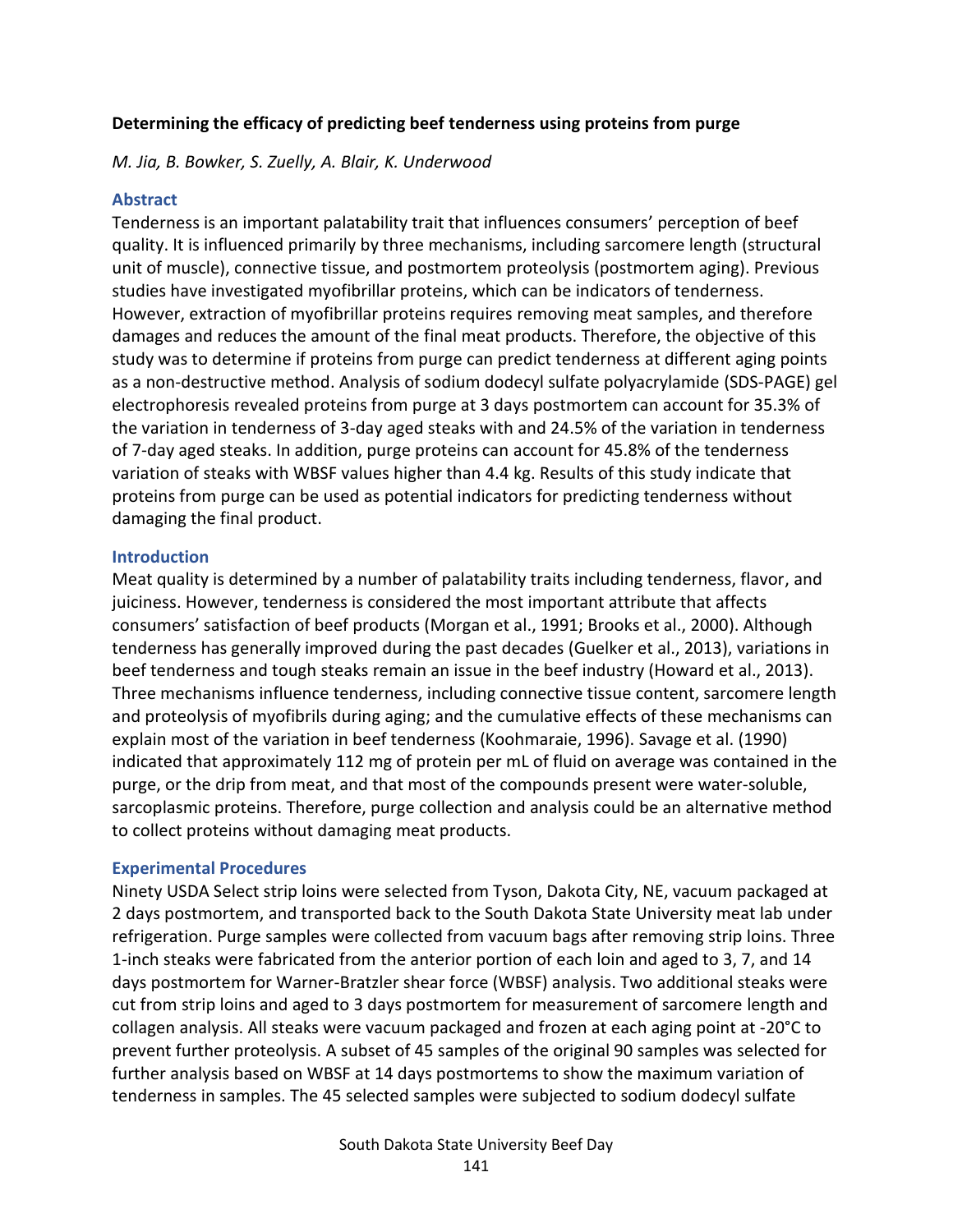polyacrylamide gel electrophoresis (SDS-PAGE) to separate purge proteins based on molecular weight (Figure 1). Sarcomere lengths were determined to account for muscle shortening related variations in tenderness in this research. Collagen content and solubility were determined to account for connective tissue related variations in tenderness. Data were analyzed using regression procedures (PROC REG) of SAS 9.3 (SAS Inc., Cary, N.C.) to determine if sarcomere lengths, collagen content, meat color and proteins from the purge were related with tenderness at different days postmortem at significance level of 0.05. A stepwise regression procedure (PROC STEPWISE, forward) of SAS was also used to find the models that best predict tenderness.

## **Results and Discussion**

Mean sarcomere lengths were  $1.78 \pm 0.15$  µm and there was no relationship between sarcomere length and 3, 7, and 14 days WBSF values (*P* > 0.05). No correlation was found between 3, 7 and 14 day shear force values and L\*, a\*, and b\* values (*P >* 0.05). Prediction equations from stepwise regression accounted for 35.3%, 24.5% and 5.7% of the variation in tenderness for 3, 7 and 14 days. Intensities of purge proteins were the only variables included in the stepwise regression model, while collagen content, objective color measurements and sarcomere lengths were not included in the models. This data indicates that purge proteins from 3 days postmortem can account for partial variation of tenderness for 3 days ( $R^2$  = 0.353, *P*  $= 0.0013$ ) and 7 days ( $R^2 = 0.245$ ,  $P = 0.0098$ ) postmortem (Table 1). However, proteins collected at 3 days postmortem are not predictive of 14-day postmortem beef tenderness since a significant model was not determined ( $R^2$  = 0.057,  $P$  = 0.1133, Table 1). Purge proteins can account for 45.8% of the tenderness variation of steaks with WBSF values higher than 4.4 kg (Table 1).

## **Implications**

This study provides evidence that analyzing proteins from purge could be a potential methodology to predict beef tenderness without damaging the carcass. Further studies are needed to determine the changes in protein composition from purge at different aging points.

## **References**

- Brooks, J.C., J.B. Belew, D. B. Griffin, B. L. Gwartney, D.S. Hale, W. R. Henning, D. D. Johnson, J. B. Morgan, F. C. Jr. Parrish, J. O. Reagan, and J. W. Savell. 2000. National beef tenderness survey-1998. J. Anim. Sci. 78:1852-60
- Guelker, M. R., A. N. Haneklaus, J. C. Brooks, C. C. Carr, R. J. Delmore, Jr., D. B. Griffin, D. S. Hale, K. B. Harris, G. G. Mafi, D. D. Johnson, C. L. Lorenzen, R. J. Maddock, J. N. Martin, R. K. Miller, C. R. Raines, D. L. VanOverbeke, L. L. Vedral, B. E. Wasser, and J. W. Savell. 2013. National beef tenderness survey-2010: Warner-Bratzler shear force values and sensory panel ratings for beef steaks from United States retail and food service establishments. J. Anim. Sci. 91:1005-1014
- Howard, S. T., D. R. Woerner, J. A. Scanga, D. L. VanOverbeke, G. G. Mafi, J. L. Igo, M. D. Salman, J. D. Tatum, and K. E. Belk. 2013. North American beef tenderness survey 2011-2012. Benchmarking tenderness and sample shipping procedures. J. Anim. Sci. 91:5981-5988
- Koohmaraie, M. 1996. Biochemical factors regulating the toughening and tenderization processes of meat. Meat Sci. 43:193-201